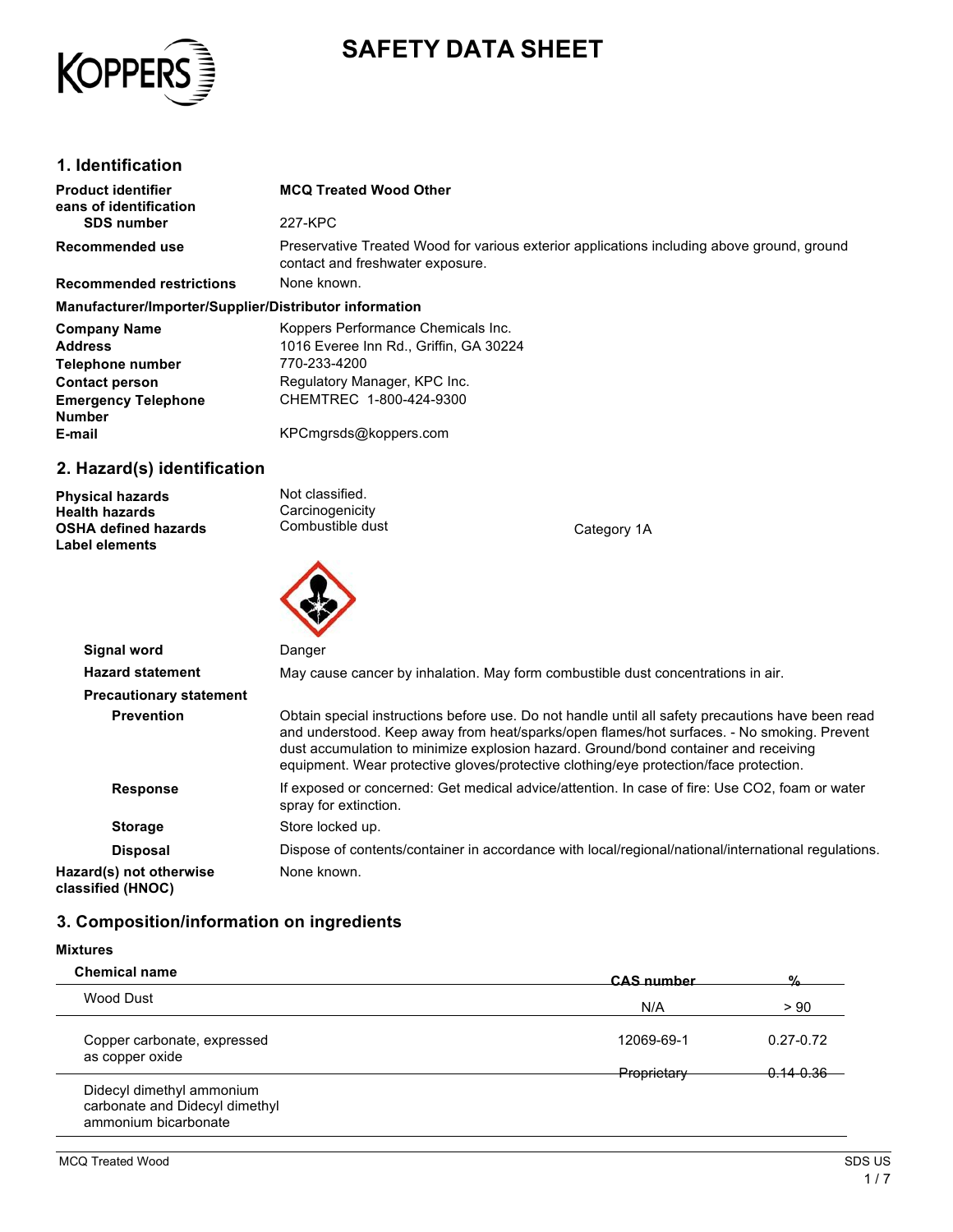| <b>Composition comments</b>                                                  | All concentrations are in percent by weight unless ingredient is a gas. Gas concentrations are in<br>percent by volume.<br>Depending on the additives applied to the treating solution, this wood may also contain <1 %<br>of mold inhibitors, <1% of a non-hazardous wax emulsion, and <% of a colorant.                                                                                                                                                                                                                                                                    |
|------------------------------------------------------------------------------|------------------------------------------------------------------------------------------------------------------------------------------------------------------------------------------------------------------------------------------------------------------------------------------------------------------------------------------------------------------------------------------------------------------------------------------------------------------------------------------------------------------------------------------------------------------------------|
| 4. First-aid measures                                                        |                                                                                                                                                                                                                                                                                                                                                                                                                                                                                                                                                                              |
| <b>Inhalation</b>                                                            | Move to fresh air. If breathing is difficult, give oxygen. Get medical attention immediately. Some<br>species may cause allergic respiratory reactions with asthma-like symptoms in sensitized<br>individuals.                                                                                                                                                                                                                                                                                                                                                               |
| <b>Skin contact</b>                                                          | Remove contaminated clothing. Wash skin thoroughly with soap and water for several minutes.<br>Prolonged contact with treated wood and/or treated wood dust, especially when freshly treated at<br>the plant, may cause irritation to the skin. Abrasive handling or rubbing of the treated wood may<br>increase skin irritation. Some wood species, regardless of treatment, may cause dermatitis or<br>allergic skin reactions in sensitized individuals. In case of rashes, wounds or other skin disorders:<br>Seek medical attention and bring along these instructions. |
| Eye contact                                                                  | Do not rub eye. Immediately flush eye(s) with plenty of water. Remove any contact lenses and<br>open eyelids wide apart. If irritation persists get medical attention.                                                                                                                                                                                                                                                                                                                                                                                                       |
| Ingestion                                                                    | Rinse mouth thoroughly if dust is ingested. Get medical attention if any discomfort continues.                                                                                                                                                                                                                                                                                                                                                                                                                                                                               |
| <b>Most important</b><br>symptoms/effects, acute and<br>delayed              | Wood dust: May cause nasal dryness, irritation and mucostasis. Coughing, wheezing, sneezing,<br>sinusitis and prolonged colds have also been reported. Depending on wood species may cause<br>respiratory sensitization and/or irritation. Symptoms can include irritation, redness, scratching of<br>the cornea, and tearing. May cause eczema-like skin disorders (dermatitis). Airborne treated or<br>untreated wood dust may cause nose, throat, or lung irritation and other respiratory effects.                                                                       |
| Indication of immediate<br>medical attention and special<br>treatment needed | Treat symptomatically.                                                                                                                                                                                                                                                                                                                                                                                                                                                                                                                                                       |
| <b>General information</b>                                                   | Ensure that medical personnel are aware of the material(s) involved, and take precautions to<br>protect themselves.                                                                                                                                                                                                                                                                                                                                                                                                                                                          |
| 5. Fire-fighting measures                                                    |                                                                                                                                                                                                                                                                                                                                                                                                                                                                                                                                                                              |
| Suitable extinguishing media                                                 | Carbon dioxide, regular foam, dry chemical, water spray, or water fog.                                                                                                                                                                                                                                                                                                                                                                                                                                                                                                       |
| Unsuitable extinguishing<br>media                                            | Water jet.                                                                                                                                                                                                                                                                                                                                                                                                                                                                                                                                                                   |
| Specific hazards arising from<br>the chemical                                | Depending on moisture content, and more importantly, particle diameter and airborne<br>concentration, wood dust in a contained area may explode in the presence of an ignition source.<br>Wood dust may similarly deflagrate (combustion without detonation like an explosion) if ignited in<br>an open or loosely contained area. An airborne concentration of 40 grams (40,000 mg) of dust<br>per cubic meter of air is often used as the LEL for wood dusts. Reference NFPA Standards- 654<br>and 664 for guidance.                                                       |
| Special protective equipment<br>and precautions for firefighters             | Self-contained breathing apparatus and full protective clothing must be worn in case of fire.<br>Selection of respiratory protection for firefighting: follow the general fire precautions indicated in<br>the workplace.                                                                                                                                                                                                                                                                                                                                                    |
| <b>Fire fighting</b><br>equipment/instructions                               | Use water spray to cool fire exposed surfaces and to protect personnel.                                                                                                                                                                                                                                                                                                                                                                                                                                                                                                      |
| 6. Accidental release measures                                               |                                                                                                                                                                                                                                                                                                                                                                                                                                                                                                                                                                              |
| Personal precautions,<br>protective equipment and<br>emergency procedures    | Eliminate all ignition sources (no smoking, flares, sparks, or flames in immediate area). Avoid<br>generation and spreading of dust. Avoid spread of dust. Avoid inhalation of dust. Provide<br>adequate ventilation. Wear appropriate personal protective equipment (See Section 8).                                                                                                                                                                                                                                                                                        |
| <b>Methods and materials for</b><br>containment and cleaning up              | Sweep or vacuum up spillage and collect in suitable container for disposal. If not possible, gently<br>moisten dust before it is collected with shovel, broom or the like. Containers must be labeled.<br>For waste disposal, see Section 13 of the SDS.                                                                                                                                                                                                                                                                                                                     |

**Environmental precautions** For good industrial practice avoid release to the environment.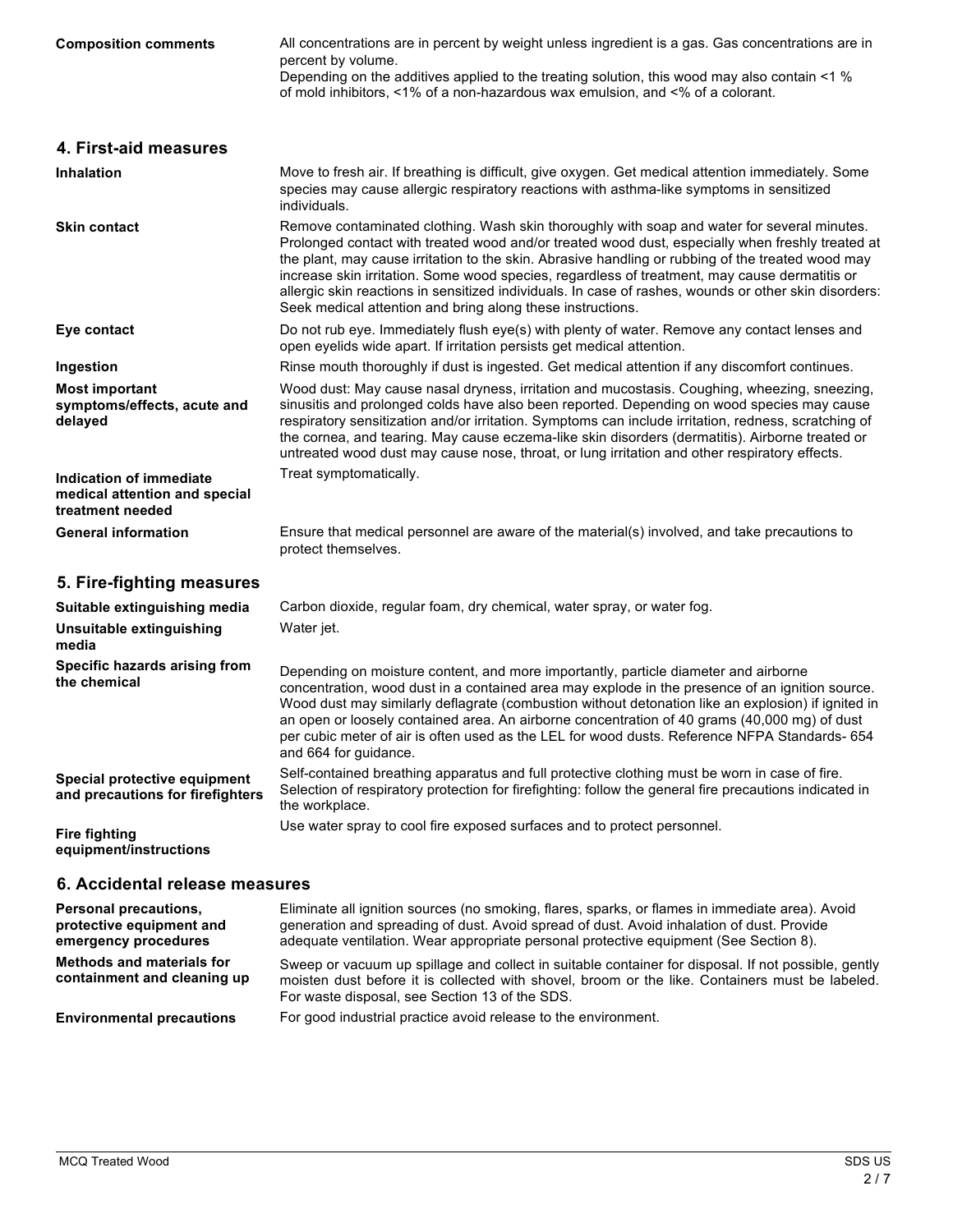## **7. Handling and storage**

Precautions for safe handling Avoid prolonged or repeated breathing of dust. Avoid prolonged or repeated contact with skin. Wear appropriate personal protective equipment. Do not smoke. Change contaminated clothing. Do not burn preserved wood. Do not use preserved wood as Mulch. Routine housekeeping should be instituted to ensure that dusts do not accumulate on surfaces.

**Conditions for safe storage, including any incompatibilities**

Keep away from heat, sparks and open flame. Store in tightly closed original container in a dry, cool and well-ventilated place.

### **8. Exposure controls/personal protection**

#### **Occupational exposure limits**

### **U.S. - OSHA**

| <b>Components</b>                                                  | <b>Type</b>                                                                                                                                                                                                                                                                                                                                                                                                                                                                                                                                                                                                                                                                                                                                                         | Value                    | Form                                |
|--------------------------------------------------------------------|---------------------------------------------------------------------------------------------------------------------------------------------------------------------------------------------------------------------------------------------------------------------------------------------------------------------------------------------------------------------------------------------------------------------------------------------------------------------------------------------------------------------------------------------------------------------------------------------------------------------------------------------------------------------------------------------------------------------------------------------------------------------|--------------------------|-------------------------------------|
| Wood Dust (CAS N/A)                                                | PEL                                                                                                                                                                                                                                                                                                                                                                                                                                                                                                                                                                                                                                                                                                                                                                 | $5$ mg/m $3$<br>15 mg/m3 | Respirable dust.<br>Total fraction. |
| <b>ACGIH</b>                                                       |                                                                                                                                                                                                                                                                                                                                                                                                                                                                                                                                                                                                                                                                                                                                                                     |                          |                                     |
| <b>Components</b>                                                  | <b>Type</b>                                                                                                                                                                                                                                                                                                                                                                                                                                                                                                                                                                                                                                                                                                                                                         | <b>Value</b>             | Form                                |
| Wood Dust (CAS N/A)                                                | <b>TWA</b>                                                                                                                                                                                                                                                                                                                                                                                                                                                                                                                                                                                                                                                                                                                                                          | 1 $mg/m3$                | Inhalable fraction.                 |
| US. NIOSH: Pocket Guide to Chemical Hazards                        |                                                                                                                                                                                                                                                                                                                                                                                                                                                                                                                                                                                                                                                                                                                                                                     |                          |                                     |
| <b>Components</b>                                                  | <b>Type</b>                                                                                                                                                                                                                                                                                                                                                                                                                                                                                                                                                                                                                                                                                                                                                         | Value                    | Form                                |
| Copper carbonate,<br>expressed as copper oxide<br>(CAS 12069-69-1) | <b>TWA</b>                                                                                                                                                                                                                                                                                                                                                                                                                                                                                                                                                                                                                                                                                                                                                          | 1 mg/m3                  | Dust and mist.                      |
| Wood Dust (CAS N/A)                                                | <b>TWA</b>                                                                                                                                                                                                                                                                                                                                                                                                                                                                                                                                                                                                                                                                                                                                                          | 1 $mg/m3$                | Dust.                               |
| <b>Biological limit values</b>                                     | No biological exposure limits noted for the ingredient(s).                                                                                                                                                                                                                                                                                                                                                                                                                                                                                                                                                                                                                                                                                                          |                          |                                     |
| Appropriate engineering<br>controls                                | Provide sufficient general/local exhaust ventilation to maintain inhalation exposures below<br>current exposure limits and areas below explosive dust concentrations.                                                                                                                                                                                                                                                                                                                                                                                                                                                                                                                                                                                               |                          |                                     |
|                                                                    | Individual protection measures, such as personal protective equipment                                                                                                                                                                                                                                                                                                                                                                                                                                                                                                                                                                                                                                                                                               |                          |                                     |
| <b>Eye/face protection</b>                                         | Wear safety glasses with side shields or safety goggles when sawing or cutting.                                                                                                                                                                                                                                                                                                                                                                                                                                                                                                                                                                                                                                                                                     |                          |                                     |
| <b>Skin protection</b>                                             |                                                                                                                                                                                                                                                                                                                                                                                                                                                                                                                                                                                                                                                                                                                                                                     |                          |                                     |
| <b>Hand protection</b>                                             | When handling wood, wear leather or fabric gloves.                                                                                                                                                                                                                                                                                                                                                                                                                                                                                                                                                                                                                                                                                                                  |                          |                                     |
| <b>Other</b>                                                       | Wear normal work clothes and safety shoes.                                                                                                                                                                                                                                                                                                                                                                                                                                                                                                                                                                                                                                                                                                                          |                          |                                     |
| <b>Respiratory protection</b>                                      | If engineering controls do not maintain airborne concentrations below recommended exposure<br>limits (where applicable) or to an acceptable level (in countries where exposure limits have<br>not been established), an approved respirator must be worn. Use a NIOSH-approved<br>respirator if there is a potential for exposure to dust exceeding exposure limits (See 29 CRF<br>1910.134, respiratory protection standard).                                                                                                                                                                                                                                                                                                                                      |                          |                                     |
| <b>Thermal hazards</b>                                             | Wear appropriate thermal protective clothing, when necessary.                                                                                                                                                                                                                                                                                                                                                                                                                                                                                                                                                                                                                                                                                                       |                          |                                     |
| <b>General hygiene</b><br>considerations                           | If wood dust contacts the skin, workers should wash the affected areas with soap and water.<br>Clothing contaminated with wood dust should be removed, and provisions should be made for the<br>safe removal of the chemical from the clothing. Persons laundering the clothes should be<br>informed of the hazardous properties of wood dust. A worker who handles wood dust should<br>thoroughly wash hands, forearms, and face with soap and water before eating, using tobacco<br>products, using toilet facilities, applying cosmetics, or taking medication. Workers should not eat,<br>drink, use tobacco products, apply cosmetics, or take medication in areas where wood dust is<br>handled, or processed. Observe any medical surveillance requirements. |                          |                                     |

### **9. Physical and chemical properties**

| Appearance                   |                 |
|------------------------------|-----------------|
| <b>Physical state</b>        | Solid.          |
| Form                         | Solid.          |
| Color                        | Not available.  |
| Odor                         | No odor.        |
| Odor threshold               | Not applicable. |
| рH                           | Not applicable. |
| Melting point/freezing point | Not applicable. |
|                              |                 |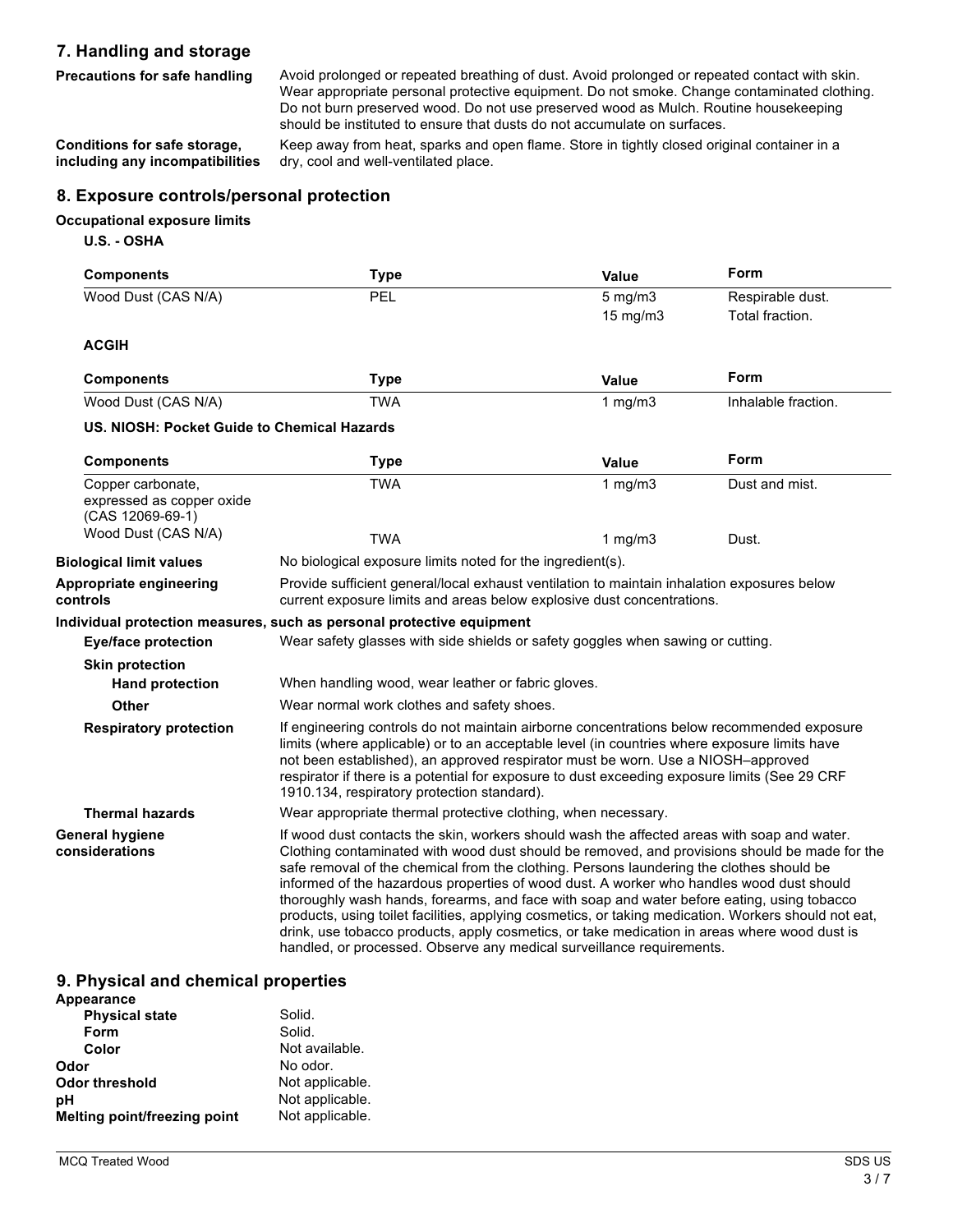| Initial boiling point and boiling<br>range   | Not applicable.                                                                    |
|----------------------------------------------|------------------------------------------------------------------------------------|
| <b>Flash point</b>                           | Not available.                                                                     |
|                                              | Not applicable.                                                                    |
| <b>Evaporation rate</b>                      | Combustible dust.                                                                  |
| Flammability (solid, gas)                    |                                                                                    |
| Upper/lower flammability or explosive limits |                                                                                    |
| <b>Flammability limit - lower</b>            | Not available.                                                                     |
| $(\%)$                                       |                                                                                    |
| <b>Flammability limit - upper</b>            |                                                                                    |
| $(\% )$                                      | Not available.                                                                     |
| Explosive limit - lower (%)                  | Not available.                                                                     |
| Explosive limit - upper (%)                  | Not available.                                                                     |
| Vapor pressure                               | Not applicable.                                                                    |
| Vapor density                                | Not applicable.                                                                    |
| <b>Relative density</b>                      | Not available.                                                                     |
| Solubility(ies)                              |                                                                                    |
| Solubility (water)                           | Not available.                                                                     |
| <b>Partition coefficient</b>                 | Not applicable.                                                                    |
| (n-octanol/water)                            |                                                                                    |
| <b>Auto-ignition temperature</b>             | Not available.                                                                     |
| <b>Decomposition temperature</b>             | Not available.                                                                     |
| <b>Viscosity</b>                             | Not applicable.                                                                    |
|                                              |                                                                                    |
| 10. Stability and reactivity                 |                                                                                    |
| <b>Reactivity</b>                            | The product is non-reactive under normal conditions of use, storage and transport. |
| <b>Chemical stability</b>                    | Stable at normal conditions.                                                       |
| Doccibility of hazardous                     | Hazardous reactions do not occur                                                   |

| <b>POSSIBILITY OF HAZARDOUS</b><br>reactions | Hazardous reactions do not occur.                                                                                                                    |
|----------------------------------------------|------------------------------------------------------------------------------------------------------------------------------------------------------|
| <b>Conditions to avoid</b>                   | Avoid heat, sparks, open flames and other ignition sources. Minimize dust generation and<br>accumulation. Avoid contact with incompatible materials. |
| Incompatible materials                       | Oxidizing agents. Drying oils.                                                                                                                       |
| <b>Hazardous decomposition</b><br>products   | During combustion: Carbon oxides. Nitrogen oxides. Aliphatic aldehydes. Polycyclic<br>aromatic hydrocarbons (PAHs).                                  |

# **11. Toxicological information**

# **Information on likely routes of exposure**

| <b>Inhalation</b>                                                                     | Wood dust, treated or untreated, is irritating to the nose, throat and lungs. Prolonged or repeated<br>inhalation of wood dusts may cause respiratory irritation, recurrent bronchitis and prolonged<br>colds. Some species may cause allergic respiratory reactions with asthma-like symptoms in<br>sensitized individuals. Prolonged exposure to wood dusts by inhalation has been reported to be<br>associated with nasal and paranasal cancer.                                                     |  |
|---------------------------------------------------------------------------------------|--------------------------------------------------------------------------------------------------------------------------------------------------------------------------------------------------------------------------------------------------------------------------------------------------------------------------------------------------------------------------------------------------------------------------------------------------------------------------------------------------------|--|
| <b>Skin contact</b>                                                                   | Handling may cause splinters. Prolonged contact with treated wood and/or treated wood dust,<br>especially when freshly treated at the plant, may cause irritation to the skin. Abrasive handling<br>or rubbing of the treated wood may increase skin irritation. Some wood species, regardless of<br>treatment, may cause dermatitis or allergic skin reactions in sensitized individuals.                                                                                                             |  |
| Eye contact                                                                           | Dust may irritate the eyes.                                                                                                                                                                                                                                                                                                                                                                                                                                                                            |  |
| Ingestion                                                                             | Not likely, due to the form of the product. However, ingestion of dusts generated during working<br>operations may cause nausea and vomiting. Certain species of wood and their dusts may<br>contain natural toxins, which can have adverse effects in humans.                                                                                                                                                                                                                                         |  |
| Symptoms related to the<br>physical, chemical and<br>toxicological<br>characteristics | Wood dust: May cause nasal dryness, irritation and mucostasis. Coughing, wheezing, sneezing,<br>sinusitis and prolonged colds have also been reported. Depending on wood species may cause<br>respiratory sensitization and/or irritation. Symptoms can include irritation, redness, scratching of<br>the cornea, and tearing. May cause eczema-like skin disorders (dermatitis). Airborne treated or<br>untreated wood dust may cause nose, throat, or lung irritation and other respiratory effects. |  |
| Information on toxicological effects                                                  |                                                                                                                                                                                                                                                                                                                                                                                                                                                                                                        |  |
| <b>Acute toxicity</b>                                                                 | Not expected to be acutely toxic.                                                                                                                                                                                                                                                                                                                                                                                                                                                                      |  |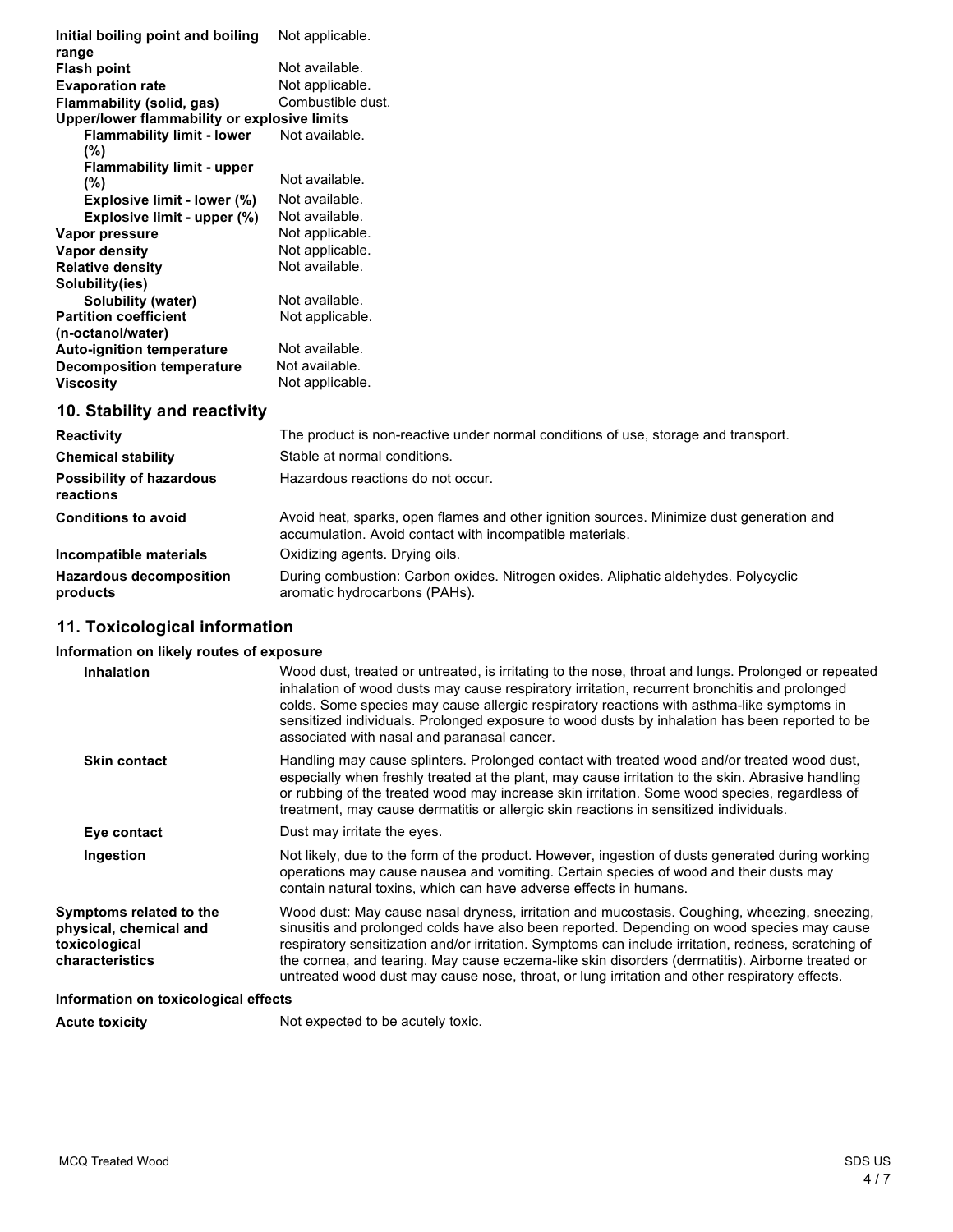| <b>Skin corrosion/irritation</b>                                                                                       | Dust may irritate skin.                                                                                                                                                                                                                             |
|------------------------------------------------------------------------------------------------------------------------|-----------------------------------------------------------------------------------------------------------------------------------------------------------------------------------------------------------------------------------------------------|
| Serious eye damage/eye<br>irritation                                                                                   | Dust may irritate the eyes.                                                                                                                                                                                                                         |
| Respiratory or skin sensitization                                                                                      |                                                                                                                                                                                                                                                     |
| <b>Respiratory sensitization</b>                                                                                       | Exposure to wood dusts can result in hypersensitivity,                                                                                                                                                                                              |
| <b>Skin sensitization</b>                                                                                              | Exposure to wood dust can result in the development of contact dermatitis. The primary irritant<br>dermatitis resulting from skin contact with wood dusts consist of erythema, blistering, and<br>sometimes erosion and secondary infections occur. |
| <b>Germ cell mutagenicity</b>                                                                                          | No component of this product present at levels greater than or equal to 0.1% is identified as a<br>mutagen by OSHA.                                                                                                                                 |
| Carcinogenicity                                                                                                        | May cause cancer by inhalation.<br>This classification is based on an increased incidence of nasal and paranasal cancers in people<br>exposed to wood dusts.                                                                                        |
| IARC Monographs. Overall Evaluation of Carcinogenicity                                                                 |                                                                                                                                                                                                                                                     |
| Wood Dust (CAS N/A)<br><b>NTP Report on Carcinogens</b>                                                                | 1 Carcinogenic to humans.                                                                                                                                                                                                                           |
| Wood Dust (CAS N/A)<br>Known To Be Human Carcinogen.<br>OSHA Specifically Regulated Substances (29 CFR 1910.1001-1050) |                                                                                                                                                                                                                                                     |
| Not listed.                                                                                                            |                                                                                                                                                                                                                                                     |
| <b>Reproductive toxicity</b>                                                                                           | This product is not expected to cause reproductive or developmental effects.                                                                                                                                                                        |
| Specific target organ toxicity -<br>single exposure                                                                    | Not classified.<br>Not classified.                                                                                                                                                                                                                  |
| Specific target organ toxicity -<br>repeated exposure<br><b>Aspiration hazard</b>                                      | Not likely, due to the form of the product.                                                                                                                                                                                                         |
| <b>Chronic effects</b>                                                                                                 | Chronic exposure to wood dusts can result in pneumonitis, and coughing, wheezing, fever and<br>the other signs and symptoms associated with chronic bronchitis.                                                                                     |
| 12. Ecological information                                                                                             |                                                                                                                                                                                                                                                     |
| <b>Ecotoxicity</b><br>Persistence and degradability<br><b>Bioaccumulative potential</b>                                | The product is not classified as environmentally hazardous.<br>No data is available on the degradability of this product.                                                                                                                           |
| <b>Mobility in soil</b>                                                                                                | The product is insoluble in water.                                                                                                                                                                                                                  |

| <b>MODILLY IT SOIL</b> | THE DIVIDUCTIS INSUIDULE IN WATEL.                                                           |
|------------------------|----------------------------------------------------------------------------------------------|
| Mobility in general    | The product is not volatile but may be spread by dust-raising handling.                      |
| Other adverse effects  | No other adverse environmental effects (e.g. ozone depletion, photochemical ozone creation   |
|                        | potential, endocrine disruption, global warming potential) are expected from this component. |

# **13. Disposal considerations**

| <b>Disposal instructions</b>             | Dispose in accordance with applicable federal, state, and local regulations. Do not discharge into<br>drains, water courses or onto the ground. |
|------------------------------------------|-------------------------------------------------------------------------------------------------------------------------------------------------|
| Local disposal regulations               | Dispose of in accordance with local regulations.                                                                                                |
| Hazardous waste code                     | The Waste code should be assigned in discussion between the user, the producer and the waste<br>disposal company.                               |
| Waste from residues / unused<br>products | Dispose in accordance with all applicable regulations. Do not discharge into drains, water<br>courses or onto the ground.                       |
| <b>Contaminated packaging</b>            | Since emptied containers may retain product residue, follow label warnings even after container is<br>emptied.                                  |

# **14. Transport information**

### **DOT**

Not regulated as dangerous goods.

#### **IATA**

Not regulated as dangerous goods.

### **IMDG**

Not regulated as dangerous goods.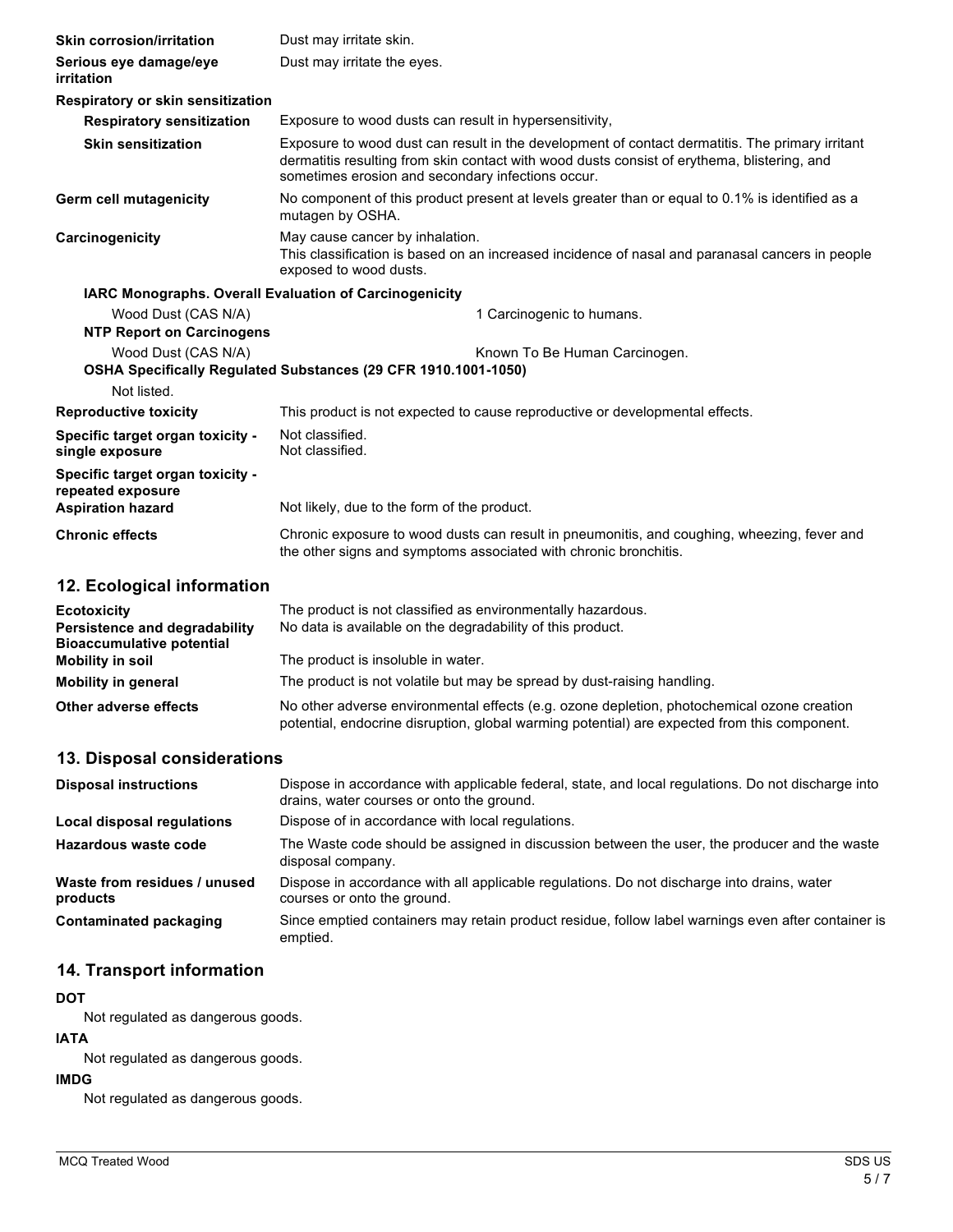**Transport in bulk according to Annex II of MARPOL 73/78 and the IBC Code** Not applicable.

### **15. Regulatory information**

| US federal regulations                                                                                             | This product is a "Hazardous Chemical" as defined by the OSHA Hazard Communication<br>Standard, 29 CFR 1910.1200.    |                   |               |                        |
|--------------------------------------------------------------------------------------------------------------------|----------------------------------------------------------------------------------------------------------------------|-------------------|---------------|------------------------|
| TSCA Section 12(b) Export Notification (40 CFR 707, Subpt. D)                                                      |                                                                                                                      |                   |               |                        |
| Not regulated.<br>OSHA Specifically Regulated Substances (29 CFR 1910.1001-1050)                                   |                                                                                                                      |                   |               |                        |
| Not listed.                                                                                                        |                                                                                                                      |                   |               |                        |
| <b>CERCLA Hazardous Substance List (40 CFR 302.4)</b>                                                              |                                                                                                                      |                   |               |                        |
| Copper carbonate, expressed as copper oxide<br>(CAS 12069-69-1)                                                    |                                                                                                                      | <b>LISTED</b>     |               |                        |
| Superfund Amendments and Reauthorization Act of 1986 (SARA)<br><b>Hazard categories</b>                            | Immediate Hazard - No<br>Delayed Hazard - Yes<br>Fire Hazard - Yes<br>Pressure Hazard - No<br>Reactivity Hazard - No |                   |               |                        |
| SARA 302 Extremely hazardous substance                                                                             |                                                                                                                      |                   |               |                        |
| Not listed.                                                                                                        |                                                                                                                      |                   |               |                        |
| <b>SARA 311/312</b><br><b>Hazardous chemical</b>                                                                   | <b>Yes</b>                                                                                                           |                   |               |                        |
| SARA 313 (TRI reporting)                                                                                           |                                                                                                                      |                   |               |                        |
| <b>Chemical name</b>                                                                                               |                                                                                                                      | <b>CAS number</b> | % by wt.      |                        |
| Copper carbonate, expressed as copper oxide                                                                        |                                                                                                                      | 12069-69-1        | $0.27 - 0.72$ |                        |
| Other federal regulations                                                                                          |                                                                                                                      |                   |               |                        |
| Clean Air Act (CAA) Section 112 Hazardous Air Pollutants (HAPs) List                                               |                                                                                                                      |                   |               |                        |
| Not regulated.                                                                                                     |                                                                                                                      |                   |               |                        |
| Clean Air Act (CAA) Section 112(r) Accidental Release Prevention (40 CFR 68.130)                                   |                                                                                                                      |                   |               |                        |
| Not regulated.                                                                                                     |                                                                                                                      |                   |               |                        |
| <b>Safe Drinking Water Act</b><br>(SDWA)                                                                           | Not regulated.                                                                                                       |                   |               |                        |
| <b>US state regulations</b>                                                                                        |                                                                                                                      |                   |               |                        |
| US. Massachusetts RTK - Substance List                                                                             |                                                                                                                      |                   |               |                        |
| Not regulated.                                                                                                     |                                                                                                                      |                   |               |                        |
| US. New Jersey Worker and Community Right-to-Know Act                                                              |                                                                                                                      |                   |               |                        |
| Wood Dust (CAS N/A)<br>US. Pennsylvania Worker and Community Right-to-Know Law                                     | Copper carbonate, expressed as copper oxide (CAS 12069-69-1)                                                         |                   |               |                        |
| Wood Dust (CAS N/A)<br><b>US. Rhode Island RTK</b>                                                                 |                                                                                                                      |                   |               |                        |
|                                                                                                                    | Copper carbonate, expressed as copper oxide (CAS 12069-69-1)                                                         |                   |               |                        |
| US. California Proposition 65                                                                                      |                                                                                                                      |                   |               |                        |
|                                                                                                                    | WARNING: This product contains a chemical known to the State of California to cause cancer.                          |                   |               |                        |
| Wood Dust (CAS N/A)                                                                                                | US - California Proposition 65 - Carcinogens & Reproductive Toxicity (CRT): Listed substance                         |                   |               |                        |
| <b>International Inventories</b>                                                                                   |                                                                                                                      |                   |               |                        |
| Country(s) or region                                                                                               | <b>Inventory name</b>                                                                                                |                   |               | On inventory (yes/no)* |
| United States & Puerto<br>Rico                                                                                     | Toxic Substances Control Act (TSCA) Inventory                                                                        |                   |               | Yes                    |
| *A "Yes" indicates this product complies with the inventory requirements administered by the governing country(s). |                                                                                                                      |                   |               |                        |

A "No" indicates that one or more components of the product are not listed or exempt from listing on the inventory administered by the governing country(s).